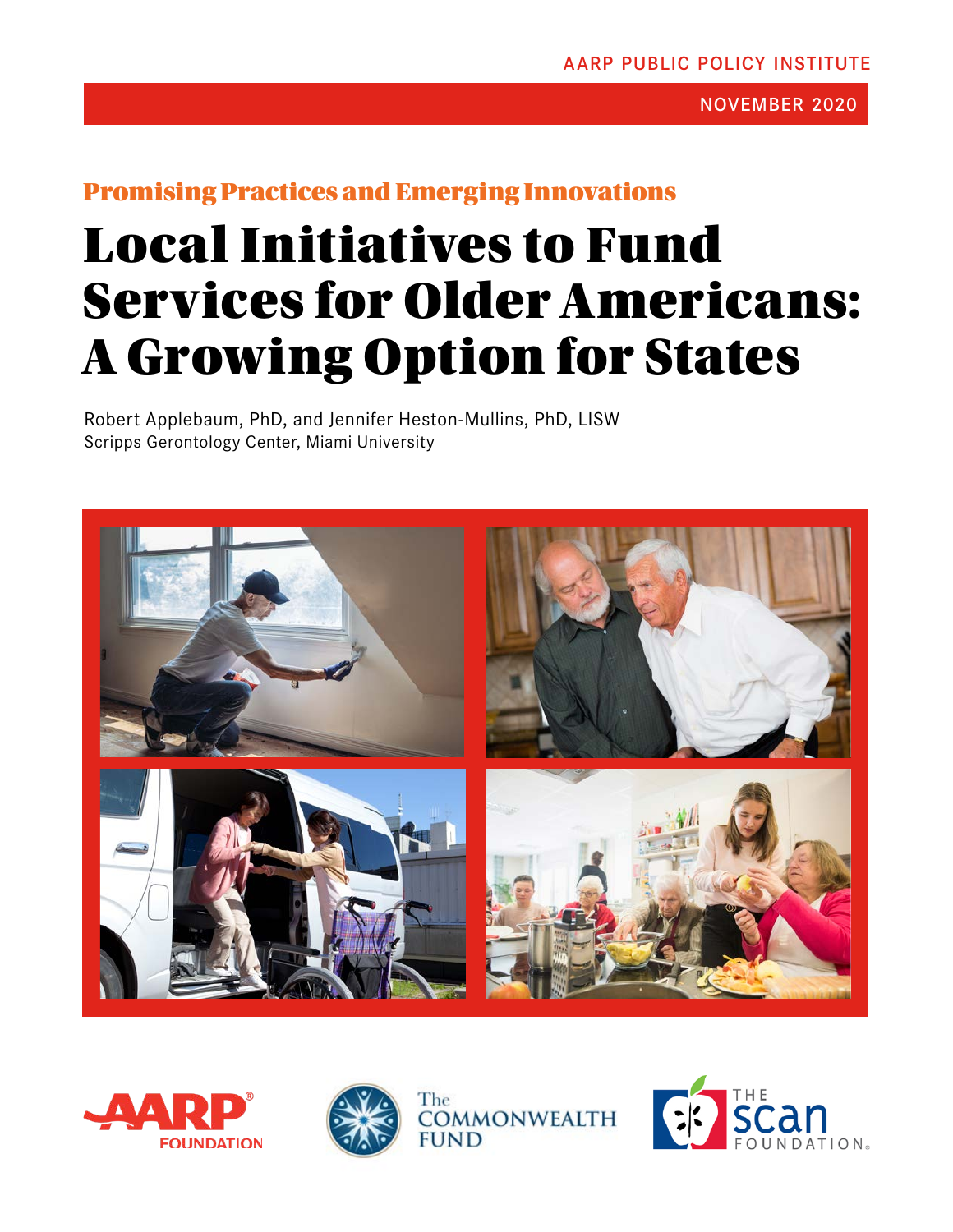## AARP PUBLIC POLICY INSTITUTE

NOVEMBER 2020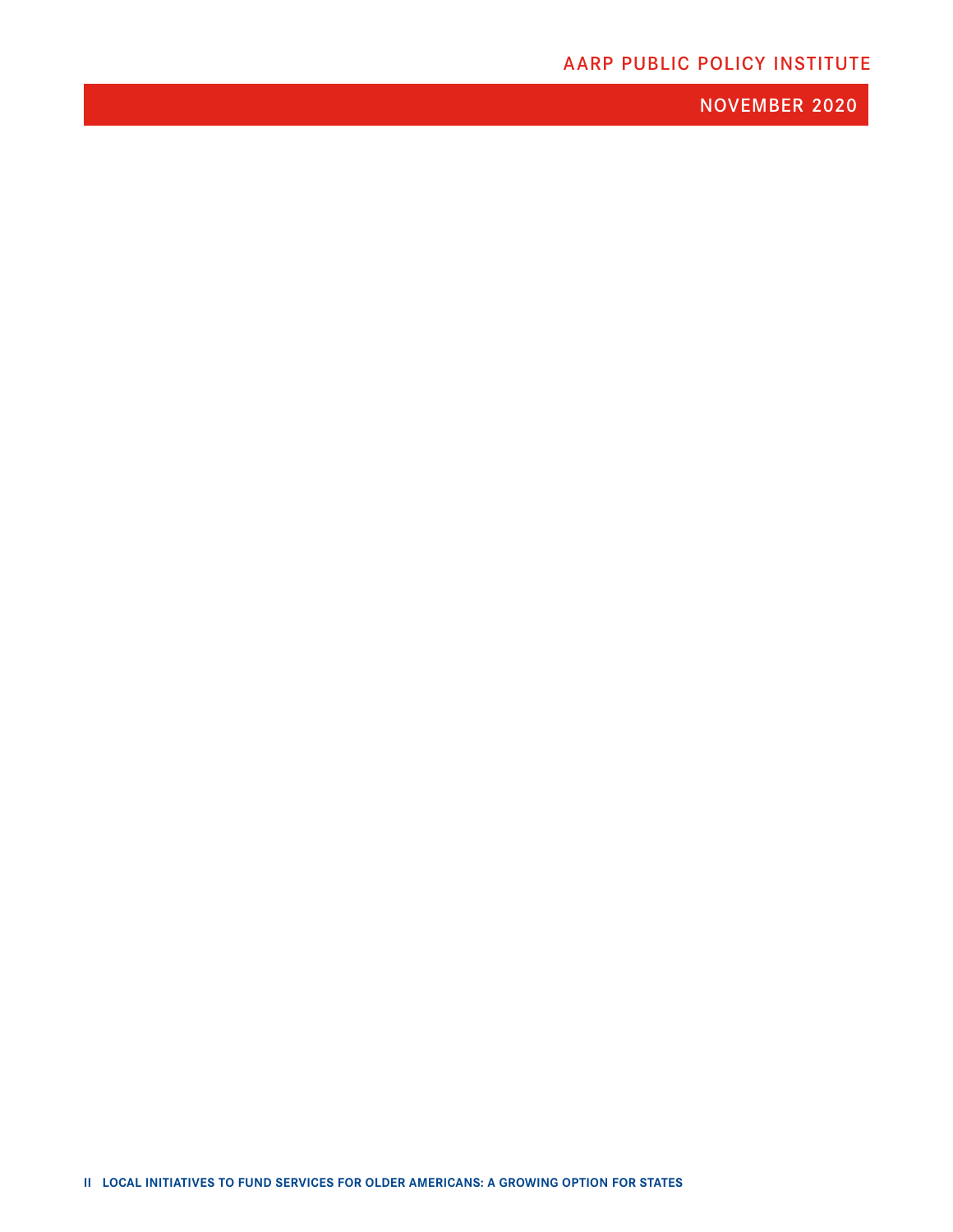# **Table of Contents**

| Montana Community Efforts Play a Key Role in Continued Support for Local Tax Levy |  |
|-----------------------------------------------------------------------------------|--|
|                                                                                   |  |
| North Dakota Matches Funds up to One Millage to Support Senior Service Programs   |  |
|                                                                                   |  |

#### **LIST OF EXHIBITS**

| Exhibit 1. | Number of Local Regions in States and Type of Funding Initiatives to Support Aging |
|------------|------------------------------------------------------------------------------------|
|            |                                                                                    |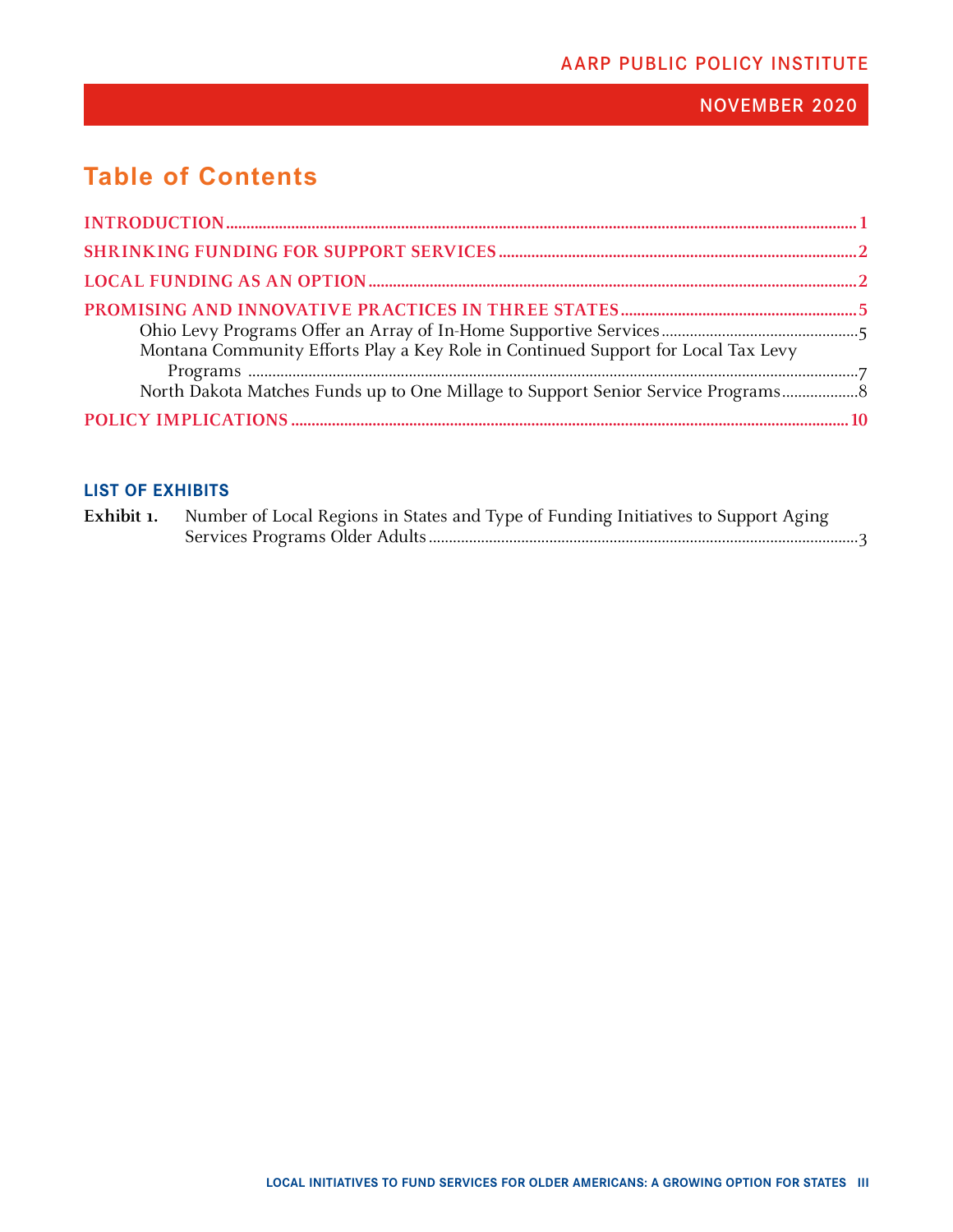## About This Report

This report describes promising and emerging innovations on the use of alternative funding strategies, such as local property tax levies, to address the growing need for programs to better serve older adults. It examines how communities in three different states are utilizing local funding streams to support services for older adults. These states have instituted levy-supported initiatives to supplement services, including home-delivered and congregate meals, personal care and homemaker services, home repair support, medical and nonmedical transportation, and emergency response systems, for older adults. These promising and emerging innovations can help people with long-term services and supports needs continue to live in their own homes and communities.

This report is part of a series of promising practices and emerging innovations from the 2020 LTSS State Scorecard.\* This report was produced with support from AARP Foundation, The SCAN Foundation, and The Commonwealth Fund, and a grant from the RRF Foundation for Aging. Parts of this research supported by the RRF Foundation for Aging are also described in a forthcoming article by the authors titled "Local Initiatives to Fund Services for Older Americans: Community Recognition of the Importance of Social Care," appearing in the Journal of Applied Gerontology and referenced in this report.

<sup>\*</sup> Susan C. Reinhard et al., Advancing Action. *A State Scorecard on Long-Term Services and Supports for Older Adults, People with Physical Disabilities, and Family Caregivers* (Washington, DC: AARP Public Policy Institute, September 2020).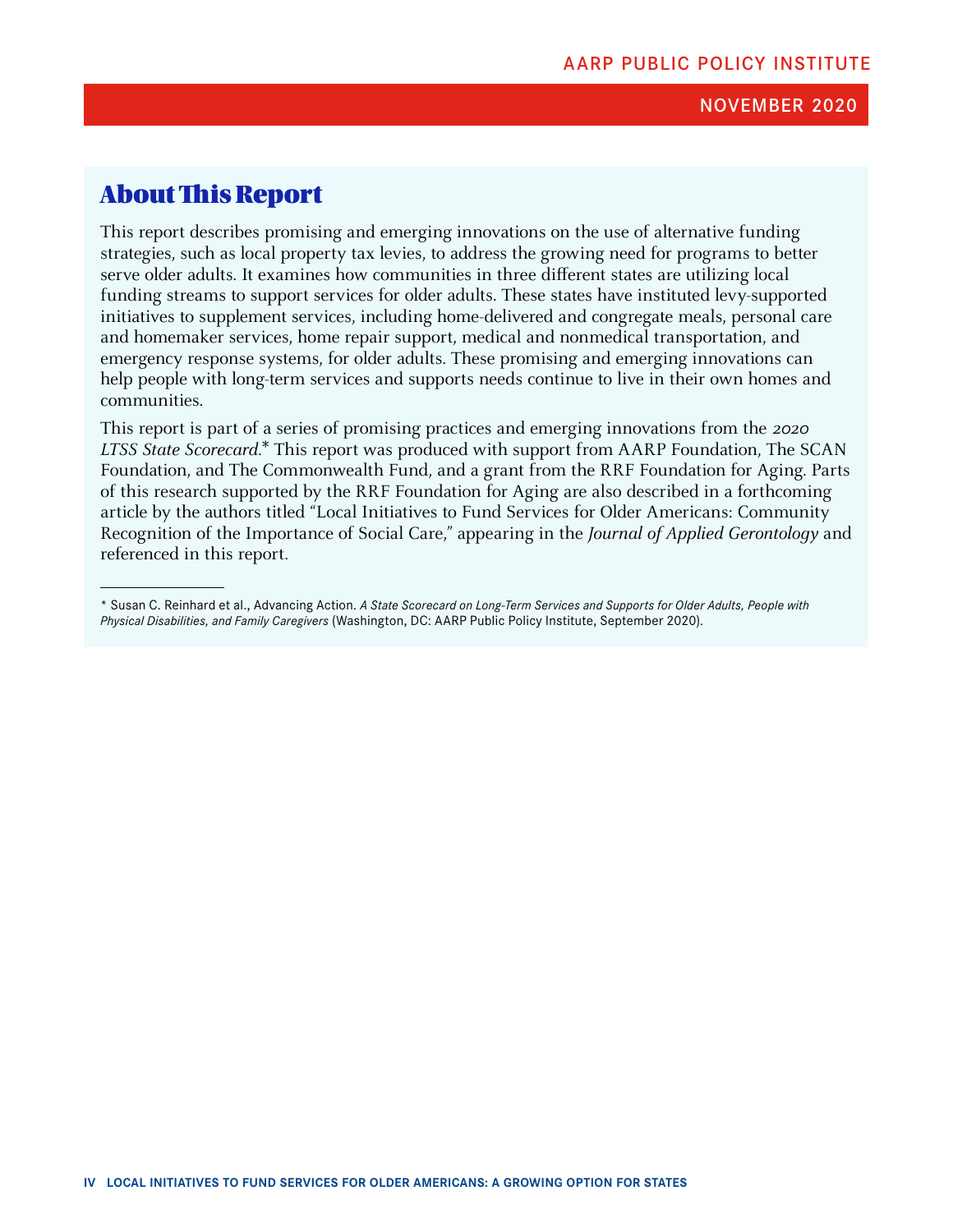## <span id="page-4-0"></span>**Introduction**

A growing older population is an indicator of societal progress, resulting in many benefits to individuals and families. The greater longevity that our nation celebrates and increased proportion of older adults in the United States are, however, couples with an array of new challenges. Medicare and Medicaid spending continue to increase dramatically, driven both by the sheer growth in the number of older adults and continually rising health care costs. In 2018, Medicare expenditures of \$605 billion accounted for 15 percent of the entire federal budget, with projected 18 percent growth by the end of the decade.<sup>1,2</sup> Medicaid expenditures, which cover acute and long-term services and supports (LTSS) in addition to medical and health care, represent the largest share of state budgets, typically ranging from 20 to 25 percent of their total general revenue expenditures.<sup>3</sup> National expenditures of \$593 billion are projected to rise 6 percent per year through 2027.4

One area of spending that has not grown is the amount of federal funding allocated to the Older Americans Act (OAA).<sup>5</sup> Since 1965, the OAA has provided social and supportive services to people ages 60 and older with the goal of helping them live independently in the community, rather than relying on more expensive institutional care, such as nursing homes.<sup>6</sup> Critics of current spending

patterns suggest that limiting expenditures on services typically funded by the OAA actually contributes to the rising health and institutional long-term care bill in the United States.<sup>7</sup>

States have attempted to respond to these concerns by dramatically expanding home- and community-based services (HCBS) through Medicaid waivers that provide services such as personal care, home-delivered meals, transportation, and adult day care. (Medicaid waivers, for which states can apply, allow states to waive certain Medicaid program requirements or target specific services to consumers seeking LTSS in home- and community-based settings.) These HCBS-enabling waivers have been very successful in shifting Medicaid LTSS expenditures from nursing homes to the community.<sup>8</sup> However, because Medicaid serves only those individuals with the highest levels of disability and very low income, most older adults are actually excluded from this program.<sup>9</sup> Some states have attempted to address this gap through the development of state-funded programs, but tremendous cost pressures on state budgets, including the high cost of the state match for Medicaid programs, has placed considerable constraints on most states' ability to provide additional support for aging services.

- 4 "Trustees Report and Trust Funds," CMS.
- 5 Congressional Research Service (CRS), *Older Americans Act: Overview and Funding*, CRS report prepared for members of Congress, Washington DC, 2018.
- 6 Kathleen Ujvari et al., *Older Americans Act* (Washington, DC: AARP Public Policy Institute, February 2019), [https://www.aarp.org/](https://www.aarp.org/content/dam/aarp/ppi/2019/02/older-americans-act.pdf) [content/dam/aarp/ppi/2019/02/older-americans-act.pdf.](https://www.aarp.org/content/dam/aarp/ppi/2019/02/older-americans-act.pdf)
- 7 Kali S. Thomas and Robert. Applebaum, "Long-Term Services and Supports (LTSS): A Growing Challenge for an Aging America," *Public Policy and Aging Report* 25 (2015): 56–62.
- 8 Steve Eiken et al., "Medicaid Expenditures for Long-Term Services and Supports in FY 2016," IBM Watson Health, Cambridge, MA, 2018,<https://www.medicaid.gov/medicaid/long-term-services-supports/reports-evaluations/index.html>.
- 9 Thomas and Applebaum, "Long-Term Services and Supports."

<sup>1</sup> Juliette Cubanski, Tricia Neuman, and Meredith Freed, "The Facts on Medicare Spending and Financing," Issue Brief, Kaiser Family Foundation, Washington, DC, 2019, <https://www.kff.org/medicare/issue-brief/the-facts-on-medicare-spending-and-financing/>.

<sup>2</sup> "Trustees Report and Trust Funds," Centers for Medicare & Medicaid Services (CMS), December 17, 2019, [http://www.cms.gov/](http://www.cms.gov/Research-Statistics-Data-and-Systems/Statistics-Trends-and-Reports/ReportsTrustFunds/index) [Research-Statistics-Data-and-Systems/Statistics-Trends-and-Reports/ReportsTrustFunds/index](http://www.cms.gov/Research-Statistics-Data-and-Systems/Statistics-Trends-and-Reports/ReportsTrustFunds/index).

<sup>3</sup> National Association of State Budget Officers, *2019 State Expenditure Report: Fiscal Years 2017–2019 Data* (Washington, DC: National Association of State Budget Officers, 2019).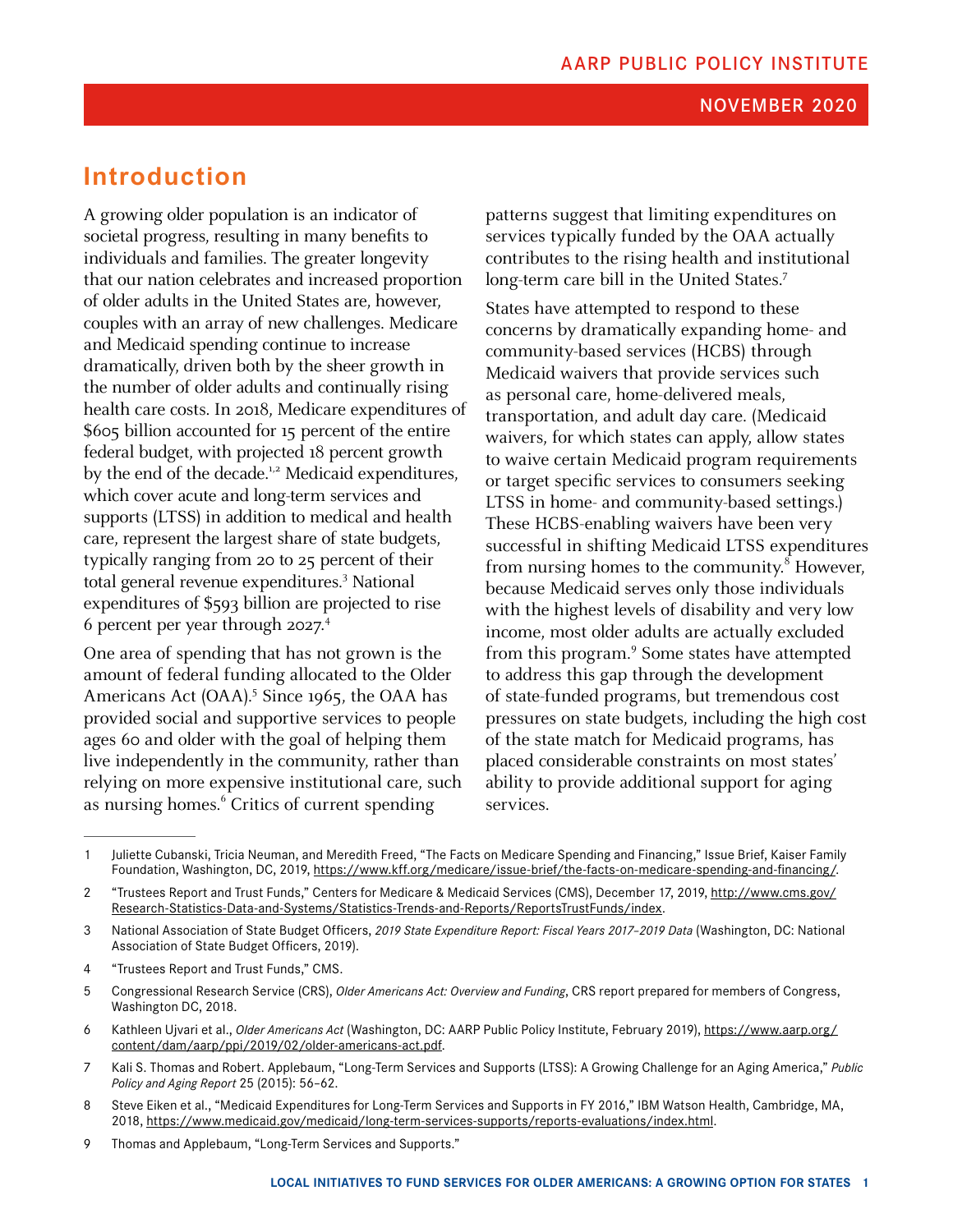<span id="page-5-0"></span>One response to this limitation has been local county and municipal efforts to generate alternative funding strategies, such as property tax levies, to support programs to better serve older adults. This promising and emerging innovations report examines how communities in three separate states are utilizing local funding streams to support community-based services for older adults. First, however, this report sets the stage for those examples by providing further background on the problem that the local funding solution addresses, as well as details on how local funding works and its level of penetration around the country.

# **Shrinking Funding for Support Services**

The bulk of funding for OAA, as the primary federal program funding nonmedical supportive services to America's older adults, is allocated to home-delivered and congregate meals, communitybased services, family caregiver support, health promotion, and rights and protection for older adults. Recent studies have found that the supply of such services impacts long-term care utilization. For example, states with fewer supportive services (e.g., meals and personal assistance) were found to have a higher proportion of low-care residents in nursing homes.<sup>10</sup> A recent study of individuals receiving congregate meals found that such individuals were less likely to be admitted into nursing homes or be admitted to the hospital compared with older adults who did not participate

# **Local Funding as an Option**

To meet the growing demand for non-Medicaid LTSS, some states have successfully used local funding to support aging services.<sup>15,16</sup> Under

in congregate meals.<sup>11</sup> Despite these demonstrated impacts, a review of OAA funding shows that the footprint of the program has been dramatically reduced over the past four decades. The 1980 OAA allocation of \$1 billion—\$3.41 billion when adjusted for inflation—served a population of 35.6 million, while today's allocation of \$2.1 billion serves an age 60-plus population of more than  $70$  million.<sup>12</sup>

Although Medicaid HCBS waiver expenditures for older adults and people with disabilities topped \$25 billion in 2018, more than 90 percent of older Americans are not eligible for Medicaid.<sup>13,14</sup> For many older people, particularly those with low or moderate income and with moderate levels of disability, who do not meet Medicaid eligibility criterion, the gap in LTSS coverage is considerable.

locally financed programs, funds are collected at the county, township, or city level (e.g., property tax levies, payroll tax, sales tax, and other voter-

- 13 Eiken et al., "Medicaid Expenditures for Long-Term Services and Supports."
- 14 Thomas and Applebaum, "Long-Term Services and Supports."
- 15 Michael Payne et al., *Locally Funded Services for the Older Population: A Description of Senior-Service Property-Tax Levies in Ohio* (Oxford, OH: Scripps Gerontology Center, Miami University, 2012).
- 16 Athena Koumoutzis et al., "Local Initiatives to Fund Services for Older Americans: Community Recognition of the Importance of Social Care," *Journal of Applied Gerontology*, advance online publication, July 27, 2020,<https://doi.org/10.1177/0733464820944325>.

<sup>10</sup> Kali S. Thomas and Vincent Mor, "The Relationship between Older Americans Act Title III State Expenditures and Prevalence of Low-Care Nursing Home Residents," *Health Services Research* 8, no. 3 (2013): 1215–26, <https://doi.org/10.1111/1475-6773.12015>.

<sup>11</sup> James Mabli et al., "Evaluation of the Effect of the Older Americans Act Title III-C Nutrition Services Program on Participants' Health Care Utilization," Mathematic Policy Research, Cambridge, MA, 2018, [https://www.mathematica.org/our-publications-and-findings/](https://www.mathematica.org/our-publications-and-findings/publications/2018-evaluation-of-the-effect-of-the-older-americans-act-title-iii-c-nutrition-services-program) [publications/2018-evaluation-of-the-effect-of-the-older-americans-act-title-iii-c-nutrition-services-program](https://www.mathematica.org/our-publications-and-findings/publications/2018-evaluation-of-the-effect-of-the-older-americans-act-title-iii-c-nutrition-services-program).

<sup>12</sup> CRS, *Older Americans Act*.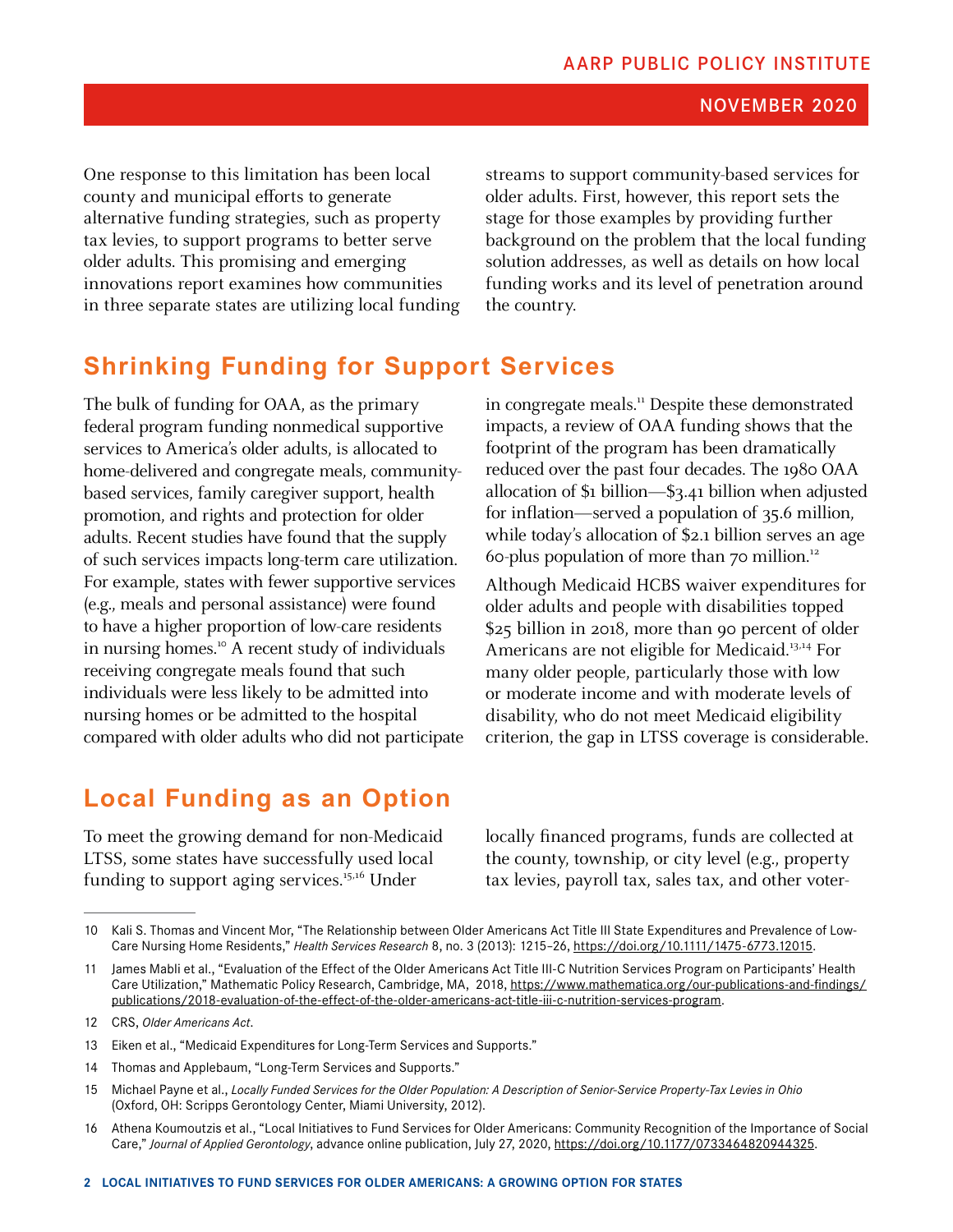<span id="page-6-0"></span>approved funding), and allocated to local services that provide support to older adults and their family caregivers (a term that includes close friends) in the community. Since no database of locally funded aging-service programs exists, information was obtained using an array of sources to identify such initiatives, including

- 1) ADvancing States, 2019 National Survey of State Units on Aging (SUA), which included questions about locally funded HCBS programs;
- 2) Direct telephone contacts with SUA and locally funded programs, including area agencies on aging (AAAs) and county aging organizations, secretary of state offices, county clerk offices, and other officials involved in local funding efforts; and
- 3) A web search for locally funded services, local levies, or ballot issues, in addition to a web search of locally funded programs.

Our data collection process resulted in the identification of 380 communities in 15 states using local funding streams to provide supportive services for older adults and/or their family caregivers. The map in exhibit 1 highlights the states, number of local regions (i.e., cities, counties, or townships) within the state collecting local funds, and the type of tax used to generate local revenue.

Research revealed that property tax levies are the most common source of local funding. Thirteen states have levies at the county level, three of which also have levies at the township level. Some of the property tax levies have existed since the 1970s, while others have been recently enacted. Some levy initiatives are included in state statute and can continue indefinitely without voter-approved renewal unless an increase is sought; other states require levies to be renewed periodically, typically every

#### EXHIBIT 1

#### **Number of Local Regions in States and Type of Funding Initiatives to Support Aging Services Programs Older Adults**



Source: Athena Koumoutzis et al., "Local Initiatives to Fund Services for Older Americans: Community Recognition of the Importance of Social Care," *Journal of Applied Gerontolog*y, advance online publication, July 27, 2020, [https://doi.org/10.1177/](https://doi.org/10.1177/0733464820944325) [0733464820944325.](https://doi.org/10.1177/0733464820944325)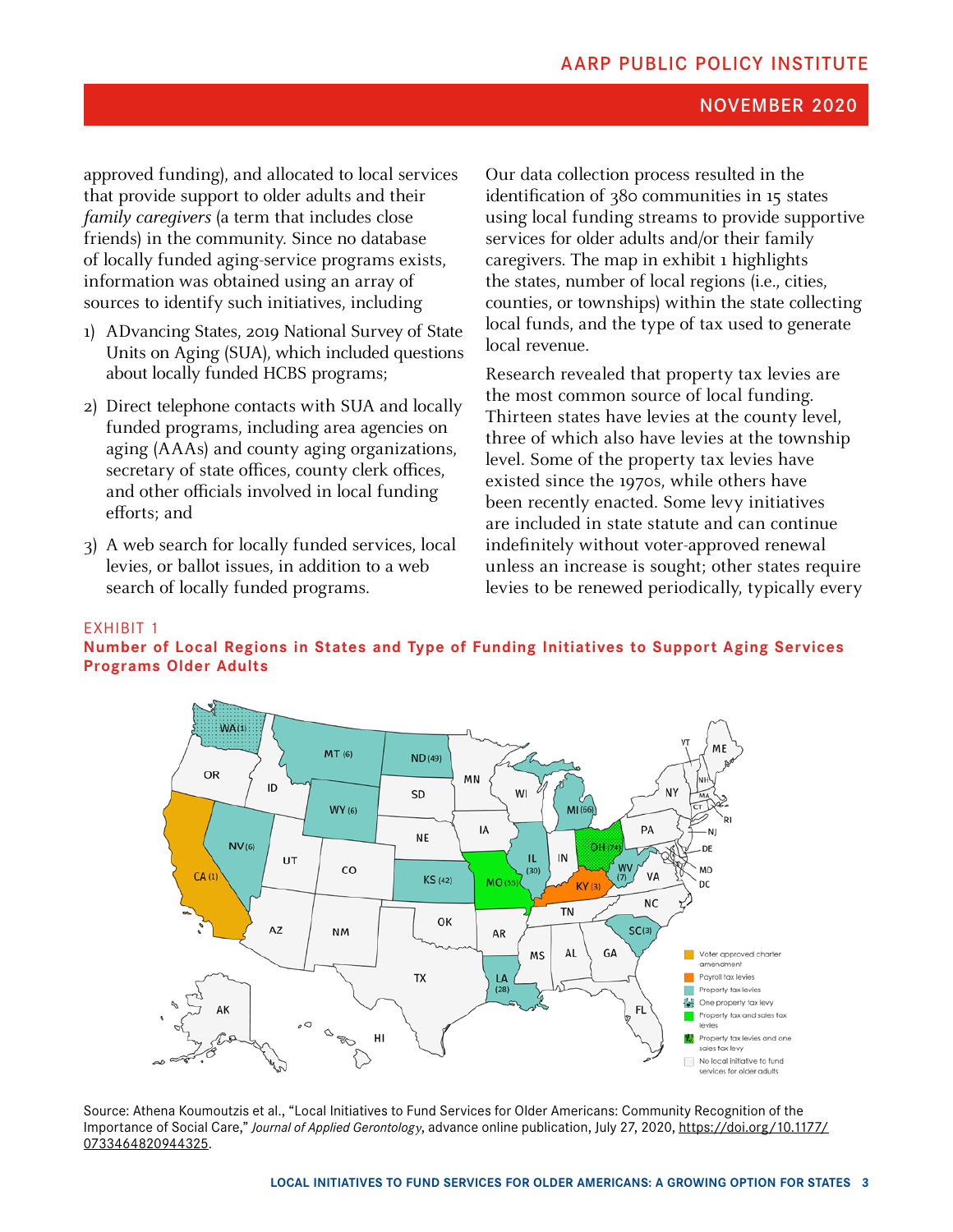three to five years. In addition to property tax levies, other local funding streams were also identified. For example, Ohio and Missouri have sales tax funding in a small number of local regions. Some Kentucky counties use voterapproved payroll tax levies. In California, voters in San Francisco recently approved a charter amendment specifying that city general funds be appropriated for services that support older adults.

While the majority of locally funded initiatives target services for older adults, some are broader in their scope. For example, California's initiative includes supportive programs for adults with disabilities and veterans. The Seattle, Washington, program includes services for veterans and individuals who are homeless in addition to services for older adults. Alternative funding strategies in Kentucky that fund services for older adults simultaneously support mental health services and programs for individuals who are living with intellectual disabilities and developmental disabilities.

Although each of the 15 states utilize local funding, the amount generated and means by which funds are collected and distributed varies. In some cases, funds are distributed by an organization with responsibility solely limited to disbursing funds and not to providing services. In other cases, funds are allocated to an organization that not only provides services but also can contract with other agencies to provide services. Organizations tasked with only distributing local funds typically include county clerk's offices, county auditor's offices,

community development offices, county fiscal courts, and senior services tax fund boards (i.e., volunteer boards appointed by county commissioners). Organizations responsible for service provision (sometimes contracting with other agencies to provide supportive services) include senior centers, the local Council on Aging, the county Commission on Aging, community action agencies, and AAAs.

The amount of local funds differs dramatically among states and within states. For example, in Ohio, metropolitan counties like Hamilton (where Cincinnati resides) and Franklin (Columbus) generate large amounts of money from senior services tax levies (\$30–40 million annually), whereas some nonmetropolitan Ohio counties generate less than \$50,000 annually.<sup>17</sup>

State rules regarding the funds that property tax levies may generate also vary. Several state statutes limit the millage or tax rate to a specified amount (0.5–2.0). The millage rate is the size of tax levied based on the value of the property (per \$1,000 in assessed value). The Missouri voter-approved Hancock Amendment of 1980 limits taxing based on a ratio of total state revenues and personal income of citizens.<sup>18</sup> Nevada allows counties with a population of less than 100,000 to propose a tax levy for specific community facilities and services, including services for senior citizens.<sup>19</sup> North Dakota provides matching funds from the state to counties with senior levies. The match is 87.5 percent of the total dollar amount of the levy up to one mill per  $$1,000.<sup>20</sup>$ 

<sup>17</sup> Emily Muttillo, "Should Your Address Determine Access to Aging Services? An Analysis of Senior Tax Levies in Ohio," The Center for Community Solutions Working Paper, Cleveland, OH, 2018.

<sup>18</sup> Bridget Kevin-Meyers and Russ Hembree, "The Hancock Amendment: Missouri's Tax Limitation Measure," Report 17-2012, Missouri Legislative Academy, Institute of Public Policy, University of Missouri, Columbia, MO, 2012.

<sup>19</sup> Nevada Revised Statutes § 377A.020. (2015)

<sup>20</sup> North Dakota Century Code § 57-15-56. (2015)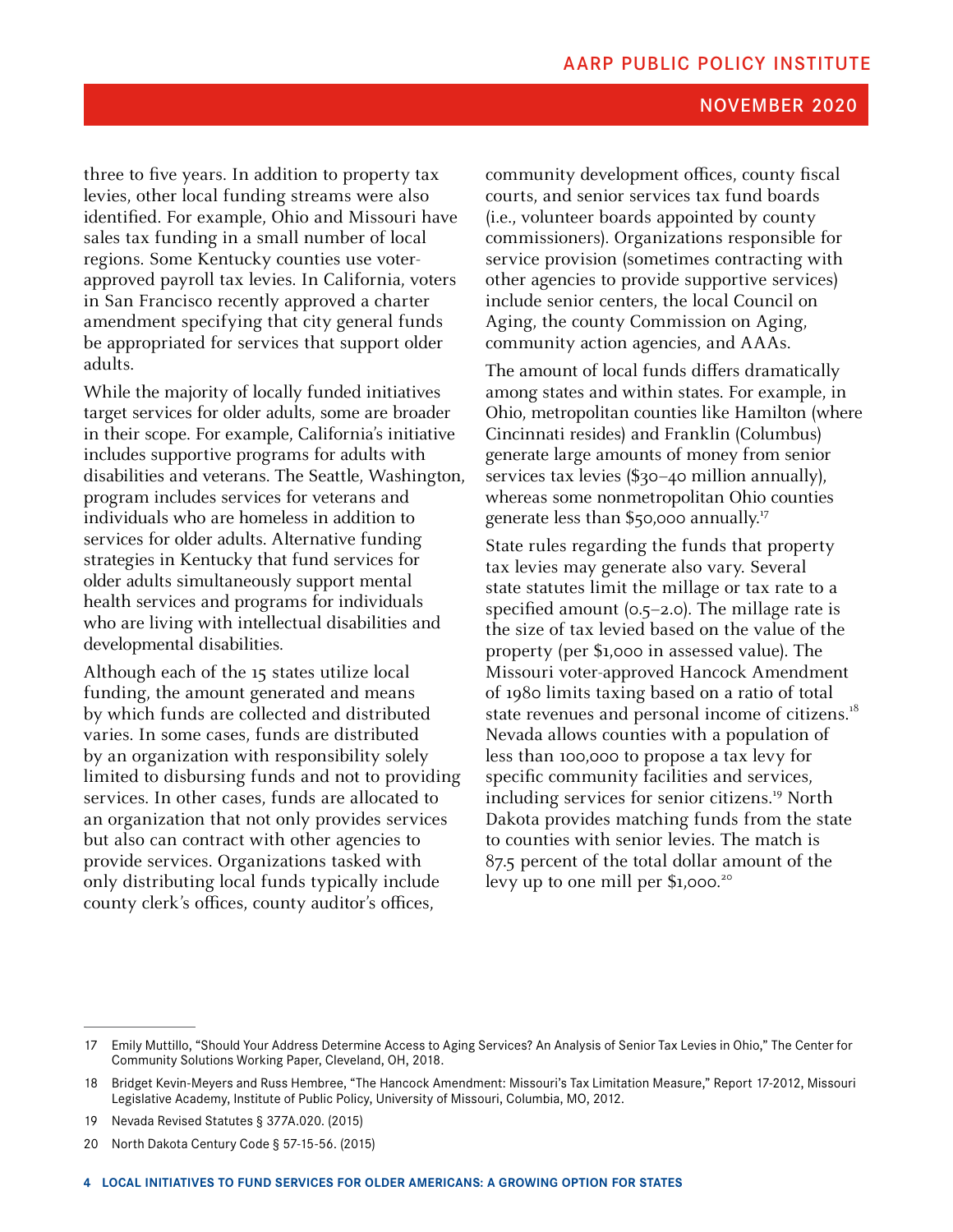## <span id="page-8-0"></span>**Promising and Innovative Practices in Three States**

As mentioned, local funding approaches vary widely both among states and within states. To provide more detailed information about the approaches used in states generating local funds, the authors have identified three states for an indepth review: Ohio, Montana, and North Dakota. These states represent differences in approach, program size and scope, structure, target population, and services. Each state has a unique historical context and culture that has influenced program design. Regardless of such background, however, each state has demonstrated a local commitment to providing support to older people in their communities.



#### **OHIO LEVY PROGRAMS OFFER AN ARRAY OF IN-HOME SUPPORTIVE SERVICES**

Ohio is a populous state with nearly 2 million people ages 65 and older in 2018, ranking it sixth in the nation for size of older-adult population.<sup>21,22</sup> The state has one of the largest HCBS Medicaid waiver programs in the nation but no state-funded home care program. With less than 10 percent of older people in the state found to be eligible for the Medicaid program, efforts to create a funding source to support older adults with lower to moderate incomes and moderate levels of disability have gained popular support across the state. As such, Ohio has one of the most extensive locally financed set of programs to support older people in their homes in the nation, with 74 of its 88 counties generating local funds for agingservice programs.

Ohio localities have passed levy programs typically at the county level, although select cities and townships have also supported programs. As noted earlier, there are significant differences across the state on size, scope, type of services covered, administrative oversight, eligibility, and program philosophy. For example, in 2016, about 20 percent of Ohio levy programs generated \$250,000 or less annually, while another 20 percent had annual budgets of \$12 million or greater.<sup>23</sup> An earlier study found the size of programs as measured by per-capita annual funding also varied dramatically, ranging from \$10 to \$225 per person ages 60 or older.<sup>24</sup>

Programs typically offer an array of in-home supportive services, such as home-delivered meals, personal care and homemaking, transportation, and emergency response systems. A number of programs also include home repair and chore services. Other programs report offering supplemental services, ranging from support for congregate meal sites and health screenings to administrative support for senior centers and legal services. All of the programs report using age 60 or 65 as an eligibility criterion. Most include some

*Ohio has one of the most extensive community-supported programs serving older people in their homes in the nation.*

<sup>21</sup> US Census Bureau, *Projected 5-Year Age Groups and Sex Composition: Main Projections Series for the United States, 2017–2060* (Washington, DC: United States Department of Commerce, Census Bureau, 2018).

<sup>22 &</sup>quot;2019 Profile of Older Americans," Administration for Community Living (ACL), 2020, [https://acl.gov/aging-and-disability-in-america/](https://acl.gov/aging-and-disability-in-america/data-and-research/profile-older-americans) [data-and-research/profile-older-americans](https://acl.gov/aging-and-disability-in-america/data-and-research/profile-older-americans).

<sup>23</sup> Muttillo, "Should Your Address Determine Access to Aging Services?"

<sup>24</sup> Payne et al., *Locally Funded Services for the Older Population*.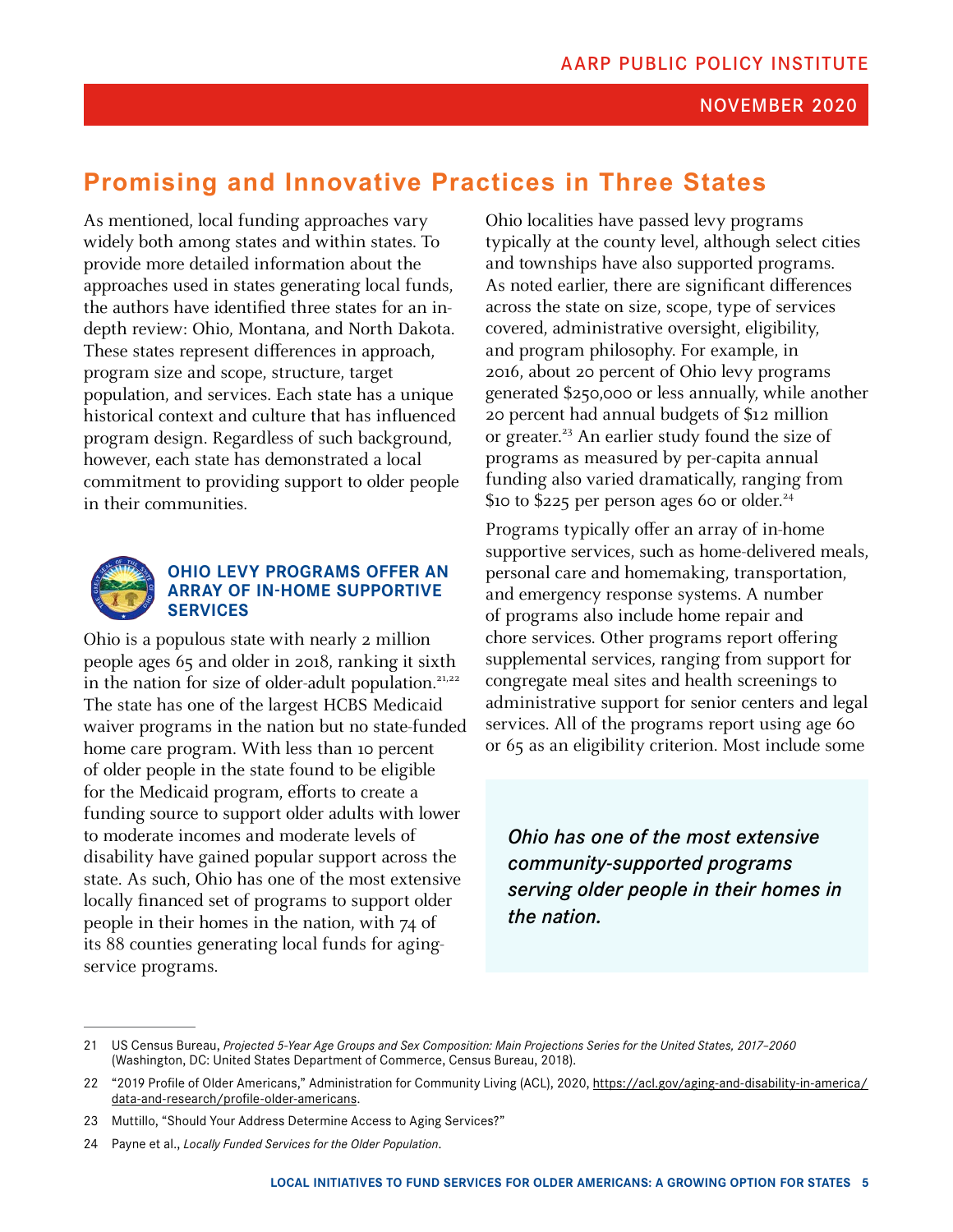#### **Local Advocate Sparks a Solution**

Local funding in Ohio can be traced to the late 1970s, when Lois Dale Brown, approaching retirement herself, asked Clermont County commissioners about support for the construction of a senior center and funds for ongoing services for older adults. The commissioners were supportive of the proposal but were unable to provide financial assistance for the project due to budget limitations. Ms. Brown asked if local funding through a property tax levy was possible, but was told that use of property tax funds required legislative approval.

Ms. Brown wasn't finished. She spent the next two years lobbying state legislators to change the law on how property taxes could be used. Her campaign resulted in Ohio changing its law, and in 1982, Ms. Brown led a successful levy campaign in Clermont County. Today, Ohio generates almost \$200 million in local funds to support aging services—quite a legacy of Ms. Brown's work some four decades ago.

Source: Payne et al., *Locally Funded Services [[for?]] the Older Population: A Description of Senior-Service Property-Tax Levies in Ohio* (Oxford, OH: Scripps Gerontology Center, Miami University, 2012).

type of disability eligibility criteria, but there is wide variation on this component, with some programs having very limited requirements and others using a more stringent approach. Many programs also include a sliding-scale financial eligibility criterion for services and a cost-sharing option. Care management is provided in about half of the programs.

Levy-supported initiatives in Ohio require the support of local voters. Every three to five years, local voters in many of the communities have established volunteer campaigns to support these initiatives. Most of the counties reported using media ads, yard signs, and public forums to publicize their levies.

Local programs require community political support, and varying strategies to achieve such support have been used across the state. Tailoring campaigns to their local community has been a common theme. For example, a conservative county in southwestern Ohio that had experienced long-standing resistance to passing property tax levies of any kind was able to recruit a former Cincinnati Reds baseball player–turned–

local sportscaster to chair the levy campaign and, ultimately, achieve great success.

Overall, aging-service levy programs across the state have enjoyed considerable success at the ballot box. A review of the aging-service levies statewide over the past six elections found a 98 percent passage rate.<sup>25</sup> In spite of the regular public discourse concerning red and blue states and communities, this analysis found no differences in passage rates across counties based on the proportion of registered Democrat or Republican voters.

While Ohio's levy programs have been able to provide substantial resources to assist individuals in efforts to remain in their homes and communities, the strategy is not without criticism. Some have argued that the property tax as a revenue source is regressive and places unfair pressure on lower- and moderateincome individuals. Also, there is concern that this approach reinforces inequities across communities, with wealthier counties having more resources to allocate to local programs. Some have also expressed concerns that local funds, such as those generated by United Way

<sup>25</sup> Robert Applebaum and Chelsea Goldstein, "Local Supports for Aging Services: An Island of Progress in a Sea of Uncertainty," *Generations* 6 (2019): 20–5.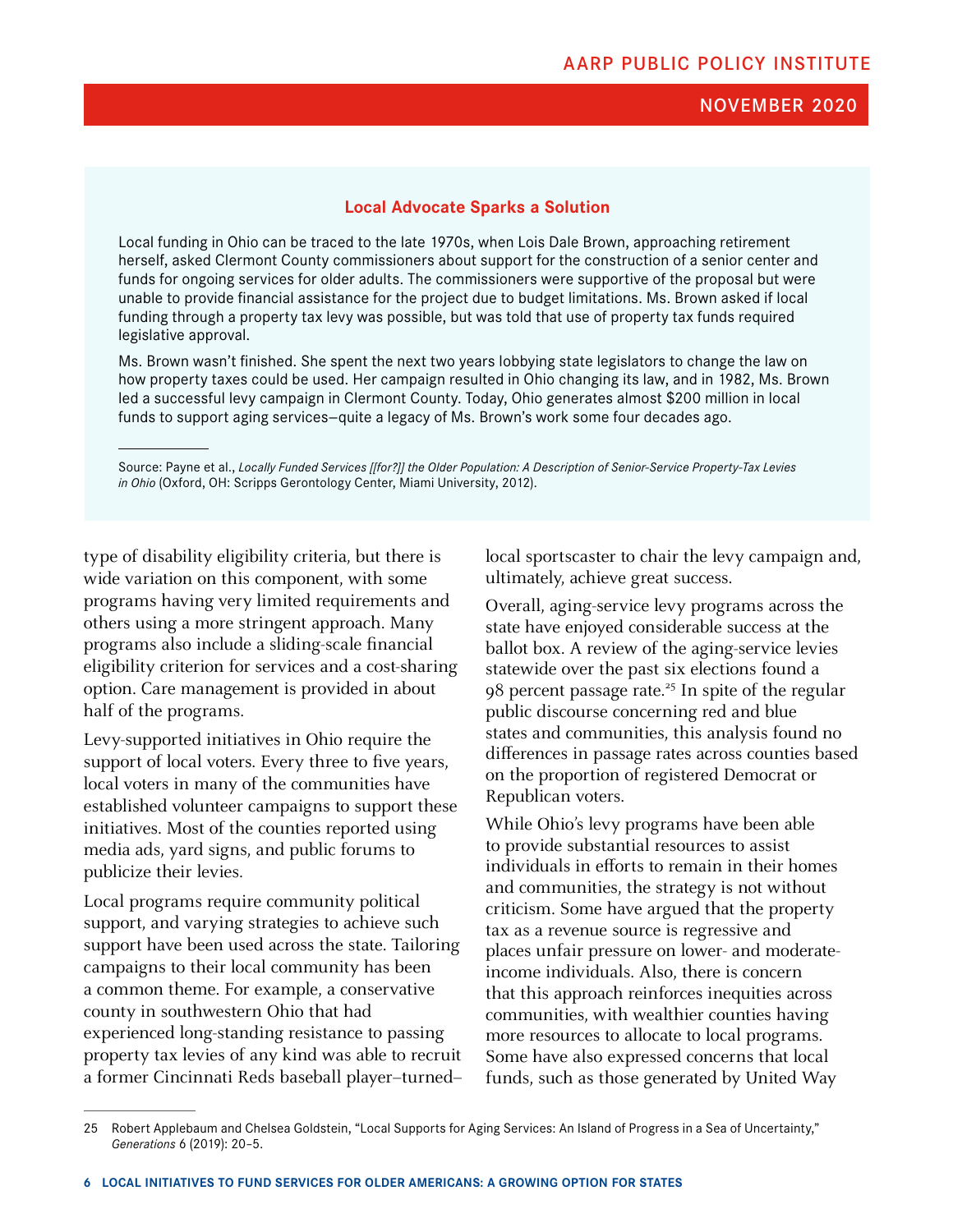<span id="page-10-0"></span>or county and city general tax expenditures, are being reallocated to other groups in need, suggesting that levy funds are not always adding net new funds for aging services. Finally, some critics have suggested that local efforts get state and federal governments off the hook for developing a national or statewide solution. Proponents have countered these arguments by saying that communities have local needs and waiting for the state or federal governments to solve this problem could be a long time away communities implementing such programs are attempting to address the needs of people today.

It is clear that Ohio is fully invested in using local funds to supplement services to older adults in the state, as the size and scope of locally supported programs continues to grow.



#### **MONTANA COMMUNITY EFFORTS PLAY A KEY ROLE IN CONTINUED SUPPORT FOR LOCAL TAX LEVY PROGRAMS**

While the actual number of individuals ages 65 and older in Montana (200,000 in 2018) is fairly low compared with other states, older people make up nearly 20 percent of the state's population.26 In 1971, the Montana state legislature enacted a statute for "creation of funds for recreational and other activities of elderly by local governments."27 Our work identified property tax levies funding services for older adults in 6 of the 56 counties in Montana, ranging from 2 mills to 5.39 mills.<sup>28</sup> In fiscal year 2017, senior mill levies across Montana generated \$5.2 million, a significant increase from amounts generated in the three previous fiscal years, 2014 (\$3.1 million), 2015 (\$3.3 million), and 2016 (\$3.2 million).<sup>29</sup>

Unlike Ohio, senior service levies in Montana are considered perpetual, with state law not requiring voter re-approval unless a community seeks to increase or remove the millage amount.

In Montana, levy funds collected by county governments are distributed to AAAs and Council on Aging organizations, which then provide services through their network organizations and, in some cases, further distribute funds to senior centers and other partnership agencies. According to our survey, Montana levy funds are most frequently utilized to provide homedelivered and congregate meals, medical and nonmedical transportation, emergency response systems, and homemaker services. Services reported less frequently include adult day services, mental and behavioral health services, durable medical equipment, money management services, nutritional supplements, farmers market coupons, and home repair. One county reported that its long-term care ombudsman program is supported by levy funds.

Yellowstone and Missoula counties, the two most populous in the state, have also used levy funding to support an Aging and Disability Resource Center; a Medicare & Medicaid Resource Center; senior volunteer programs; road trips; and health and physical activities such as exercise classes, walking clubs, and nutrition education programs.<sup>30</sup> Because federal and state funds do not fully cover the cost of the Montana country programs, and availability of those funds varies year to year, providers view levy funds as a stabilizing resource. Additionally, the discretionary status of levy funds allows providers flexibility in using the money where it is most needed among their programs, as federal and state funding is often strictly dedicated to specific services.

<sup>26</sup> "2019 Profile of Older Americans," ACL.

<sup>27</sup> Montana Code Annotated § 7-16-101. (2019)

<sup>28</sup> Scripps Gerontology Center, *Enhancing Caring Communities: Final Report to the RRF Foundation for Aging* (Oxford, OH: Scripps Gerontology Center, Miami University, forthcoming 2021).

<sup>29</sup> Montana Department of Revenue, *Biennial Report: July 1, 2016–June 30, 2018*, Helena, MT : Montana Department of Revenue, 2018), [https://mtrevenue.gov/publications/biennial-reports/.](https://mtrevenue.gov/publications/biennial-reports/)

<sup>30</sup> Scripps Gerontology Center, *Enhancing Caring Communities*.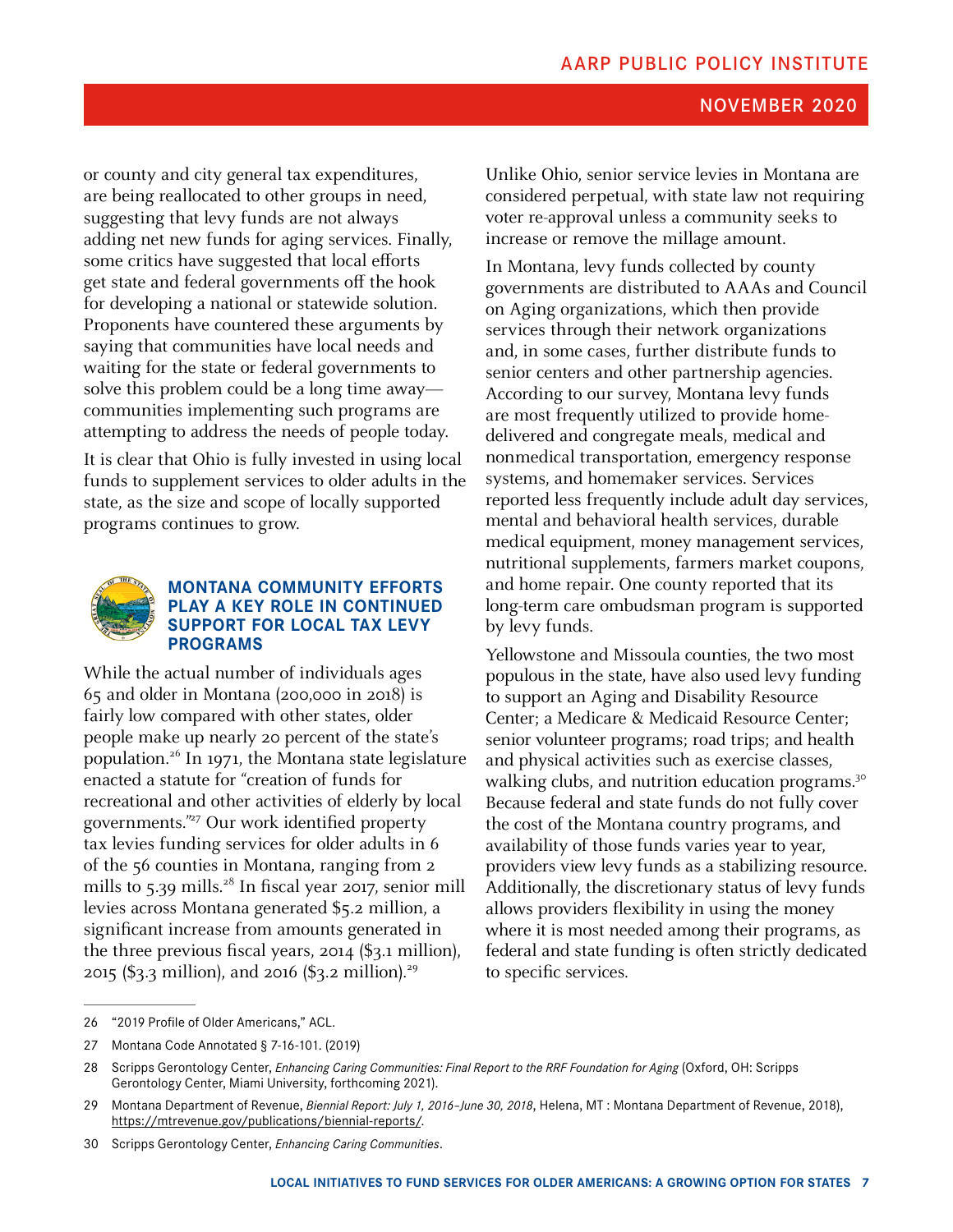<span id="page-11-0"></span>Even though Montana has traditionally been politically conservative, these levy-supported programs have been popular with voters. For example, in Yellowstone County, which has one of the oldest senior levy programs in the state, a 2006 millage increase passed with overwhelming public support (77.7 percent), and in 2016, voters again approved a millage increase with 74.2 percent voting for the program.<sup>31</sup> The Yellowstone Elder Services Ballot Initiative Committee, formed to garner support for the 2016 initiative, utilized community volunteers to raise funds to support its campaign. Despite a small media budget, committee volunteers raised awareness of the levy and successfully engaged local citizens by going door-to-door and making phone calls. Providers in Yellowstone County credit a great working relationship with the County Board of Commissioners as one of the factors in the success of their senior programming. Across the state, strong support and dedicated efforts from the local community have played a key role in continued support for these locally supported programs.



#### **NORTH DAKOTA MATCHES FUNDS UP TO ONE MILLAGE TO SUPPORT SENIOR SERVICE PROGRAMS**

North Dakota also has a comparatively small population of citizens ages 65 and older (117,000 in 2018), but, unlike Montana, it has a low proportion of older adults in comparison with other states. $3<sup>2</sup>$ 

North Dakota shares another commonality with Montana, however, in that it enacted its Senior Citizens Mill Levy in the early 1970s. The law

currently allows counties or cities to authorize up to two mills for the purpose of supporting programs and services for older adults. Today, 49 of the 53 counties in North Dakota utilize mill levies to fund senior services, although not all of these counties levy the full amount allowed by state statute. In 2018, 10 counties levied the maximum two mills, 9 counties levied more than one but less than two mills, 23 levied one mill, and  $7$  levied less than one mill.<sup>33</sup>

A unique feature of the North Dakota legislation is that the law provides matching funds for the amounts levied by counties and cities up to one mill. Counties are able to request up to the equivalent of one additional mill through approval of a majority of county commissioners; however, the state match applies only to the first mill. Counties receiving a state match must submit a request for this funding annually and must submit a report at the end of each year.<sup>34</sup> The Office of the State Treasurer is responsible for distribution of these funds to the county auditors. Total funding revenue raised for senior services through county mill levies in 2018 was \$4.8 million with a state match of \$3.9 million.<sup>35</sup>

The most common levy-funded services reported by providers across North Dakota are home-delivered and congregate meals and transportation (medical and nonmedical), followed by personal care and homemaker services. A few counties also reported funding services for adult day care, home modification and repair, durable medical equipment, emergency response systems, mental and behavioral health services, adult protective services, health maintenance services,

- 34 North Dakota Century Code § 57-15-56. (2015)
- 35 Ibid.

<sup>31</sup> Yellowstone County Finance Department, *Senior Levy History and Funding/Ballot Measures Summary*, provided by Kevan Bryan, Director of Finance & Budget, January 2020.

<sup>32</sup> "2019 Profile of Older Americans," ACL.

<sup>33</sup> North Dakota Office of the State Tax Commissioner, "Senior Citizen Services Matching Grant Calculations—FY2018," Internal Report to the Office of State Treasurer, unpublished.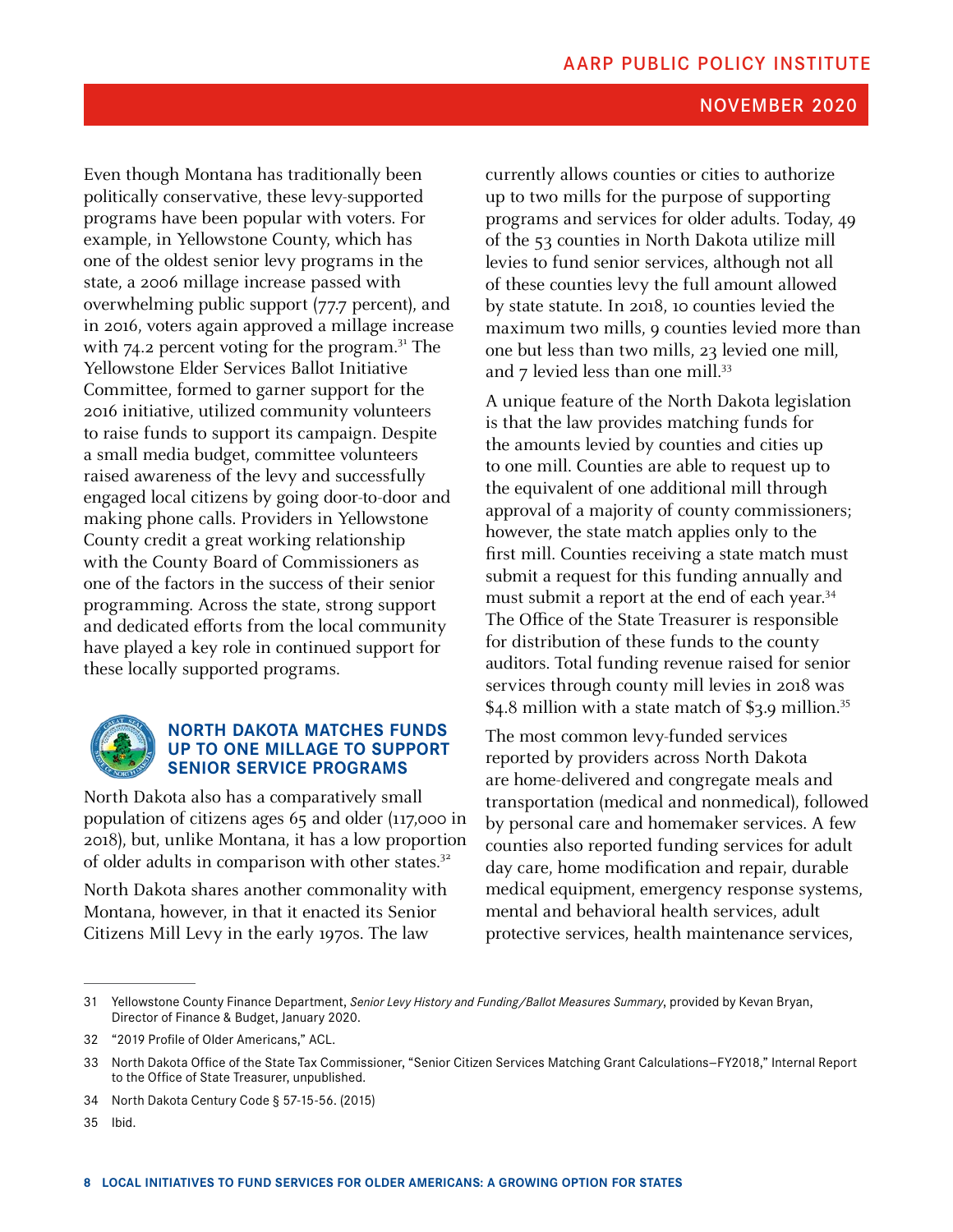senior center maintenance, foot care, outreach, options counseling, and ombudsman services.<sup>36</sup>

Senior mill levies in North Dakota require approval from the county commissioners for establishing, removing, or increasing the levy by more than one mill. To qualify to receive mill levy funding at the local level, the recipient agency must be incorporated as a not-for-profit organization in North Dakota, have a contract with the taxing authority (or its taxing authority), and file an annual report of services and expenses generated from the mill levy.37

Distribution of funds generated from property tax levies varies by county and region. For example, Valley Senior Services located in Cass County (the most populous county in the state) receives levy funds directly from the Cass County Auditor in addition to Council on Aging organizations in five other counties in its region. Valley Senior Services uses funding to provide nutrition services, transportation, and resource staff who function similarly to case managers, across all six counties. Valley Senior Services staff also serve in an advisory capacity to the governing boards of the Council on Aging organizations across the region and assist them with various administrative activities, such as budget approval and financial record keeping. Council on Aging organizations use the balance of levy funds to support senior clubs (senior centers) through assistance with utilities, rent, facility maintenance and upkeep, and small-scale services and event expenses.

The original intent of North Dakota's mill levy match program was to provide a dollar-fordollar match to the county or city levy; however, the match is based on the availability of funds appropriated by the state legislature and has

fluctuated over the years. The first mill levy match amount, passed by the state legislature in 1985, was \$0.84 on the dollar, and after the 1989 legislative session, the appropriation for mill levy funds was entirely eliminated. It was restored a few years later, largely through the efforts of an advocacy group comprising older-adult volunteers called the Silver Haired Assembly in conjunction with the North Dakota Senior Services Project Directors Association, now known as The North Dakota Senior Service Providers (NDSSP). The NDSSP is a statewide membership organization comprising agencies that provide services to older adults in North Dakota through Title III of the OAA, the use of senior mill levy funds, or public transit dollars. It has been highly active in engaging legislators around the issue of the mill levy match for decades, despite multiple setbacks. By 1995, the mill levy match rate had dropped to \$0.38, but members of the NDSSP remained committed to their vision of a dollar-fordollar match, continuing to lobby legislators and successfully securing incremental gains over the years.<sup>38</sup>

In 2015, legislative language was modified to provide matching for "senior citizen programs equal to 87.5 percent of the amount appropriated [emphasis added] for such programs up to an amount equal to the levy of up to one mill."39 This change made it possible for counties that have levied no mills for older-adult services, or less than the one mill required for state match, to still qualify for the match if they appropriate all or part of the equivalent of a mill from other county funds and can certify that the money was utilized specifically for older-adult services and programs.

<sup>36</sup> Scripps Gerontology Center, *Enhancing Caring Communities*.

<sup>37</sup> North Dakota Century Code § 57-15-56. (2015)

<sup>38</sup> "A History and Review of Accomplishments," North Dakota Senior Service Providers, n.d., accessed July 16, 2020, <http://www.ndseniorservices.org/history.htm>.

<sup>39</sup> "Property Taxes History: 2015 Session," North Dakota Office of the State Tax Commissioner, n.d., accessed July 16, 2020, [https://www.nd.gov/tax/tax-resources/laws--regulations/tax-history/property-taxes.](https://www.nd.gov/tax/tax-resources/laws--regulations/tax-history/property-taxes)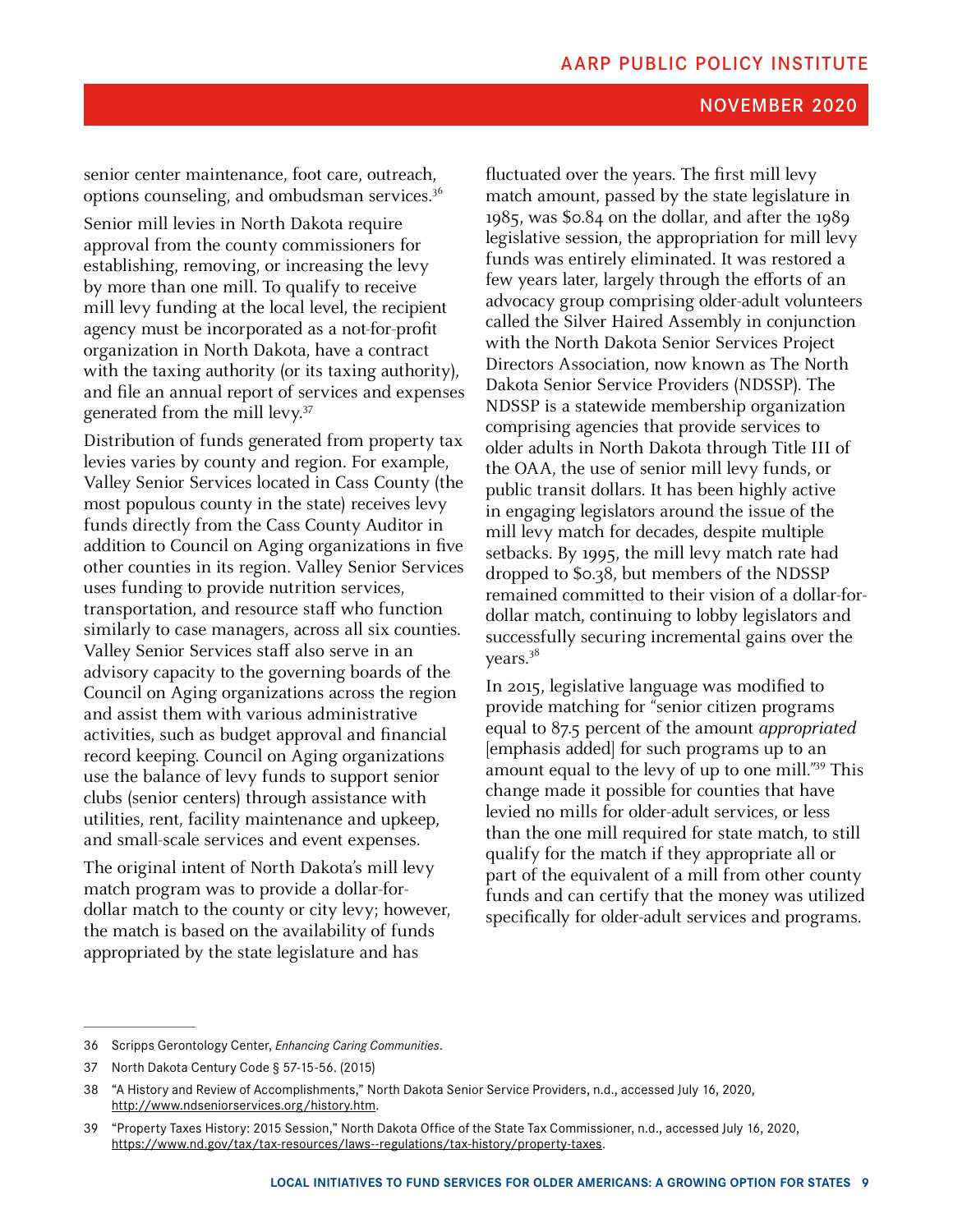## <span id="page-13-0"></span>**Policy Implications**

National health care expenditures increased 4.6 percent in 2018 to \$3.6 trillion and are expected to reach \$6.2 trillion by 2028.<sup>40</sup> The amount spent on older adults has increased as well. For those ages 65 years and older, the average cost of health care spending was \$19,098 per person in 2014.<sup>41</sup> However, unlike the majority of the world's economically developed countries, the United States spends a very small proportion of its public expenditures on social supports.<sup>42</sup> This becomes particularly salient when reviewing public expenditures for older people experiencing disability. The major public program support for older adults in need of LTSS is Medicaid, but fewer than 10 percent of the older population is eligible for this program.<sup>43</sup> Many older people who become Medicaid recipients do so only once their spending on their health and long-term care needs essentially impoverishes them.

Our current public system spends large amounts of money after a person has a serious health incident or requires long-term care, and efforts to increase the efficiency of Medicare and Medicaid have been the dominant policy strategy.<sup>44,45</sup> Critics have consistently argued that these programs fail to allocate resources to preventative or supportive services. $4^6$  Despite the tremendous growth of the older population, the one federal program designed to provide preventative and supportive services, the OAA, has been cut in

real dollars, with the exception of a one-time funding allocation provided through the recent Coronavirus Aid, Relief, and Economic Security  $(CARES)$  Act.  $47.48$ 

Although there is much to be learned about the structure and operations of these locally funded initiatives, their existence does generate a number of important policy questions for consideration. Similar to concerns about local funding for education, do these levies create inequities? Does this approach provide even more resources to affluent regions, thus widening the disparity between higher- and lower-resourced counties across a state? Similarly, will such an approach contribute to even wider service gaps across states? Since states have the option of funding state-only programs now, one could hypothesize that local funding opportunities could actually increase state disparities, as local communities seem to be more amenable to local funding than many state officials. While proponents of locally generated funds recognize this concern, they argue that the federal and state funding gap for LTSS is so pronounced that it is critical that alternative and multiple sources of revenue be identified.

On a larger scale, some have suggested that a widespread expansion of local funding would get the federal government off the hook in terms of addressing the serious challenge of funding LTSS.

- 46 Thomas and Applebaum, "Long-Term Services and Supports."
- 47 CRS, *Older Americans Act*.

<sup>40</sup> "Trustees Report and Trust Funds," CMS.

<sup>41</sup> "Trustees Report and Trust Funds," CMS.

<sup>42</sup> David Squires and Chloe Anderson, "US Health Care from a Global Perspective Spending, Use of Services, Prices, and Health in 13 Countries," Commonwealth Fund, New York, NY, 2015.

<sup>43</sup> Thomas and Applebaum, "Long-Term Services and Supports."

<sup>44</sup> CRS, *Older Americans Act*.

<sup>45</sup> Eiken et al., "Medicaid Expenditures for Long-Term Services and Supports."

<sup>48</sup> US Department of Health & Human Services, "HHS Announces Nearly \$1 billion in CARES Act Grants to Support Older Adults and People with Disabilities in the Community during the COVID-19 Emergency," Press Release, April 21, 2020, https://www.hhs. gov/about/news/2020/04/21/hhs-announces-nearly-1-billion-cares-act-grants-support-older-adults-people-with-disabilitiescommunity-during-covid-19-emergency.html.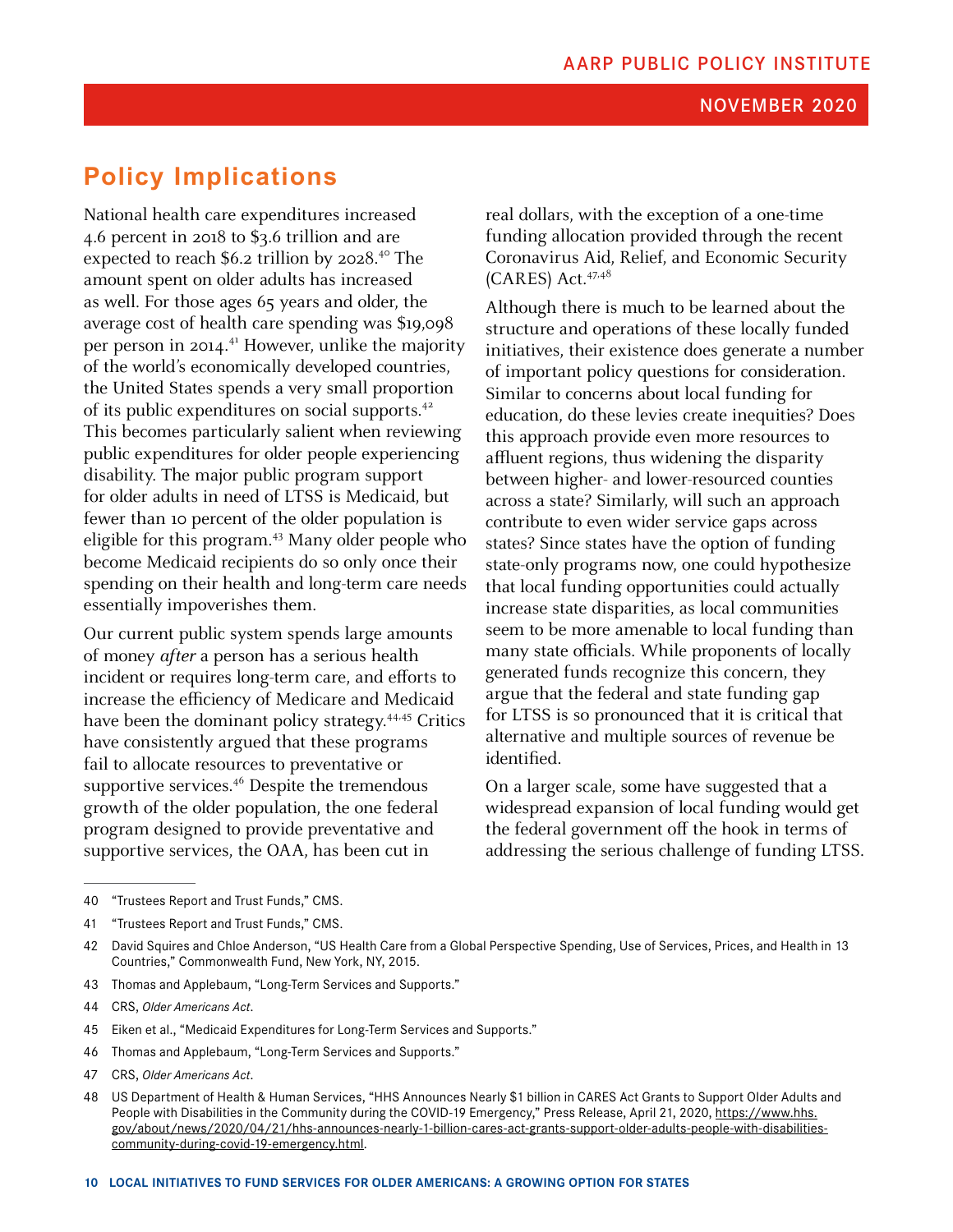They argue that if a critical mass of communities turns to local funding options, the federal government will ignore the problem, resulting in more inequities within and across states. This long-standing debate about whether federal, state, or local governments should take the lead on delivering services to vulnerable populations has been commonplace throughout social welfare history. Local officials have indicated that, while such debates continue, there are people in need of assistance who are not getting the necessary support, and that is the critical, immediate issue at hand.

Questions about equity across communities are important to consider, but evidence suggests local funding initiatives may be good politics. Our work suggests that these locally supported programs achieve high levels of political support at the community level. As the population ages, and as states and the federal government continue to debate the type and level of resources that should be made available to an aging population, it seems likely that local funding will continue to grow in importance. As such, it is vital that states and the federal government have a better understanding of how such initiatives work and that we as a nation fully consider the accompanying opportunities and challenges, they present.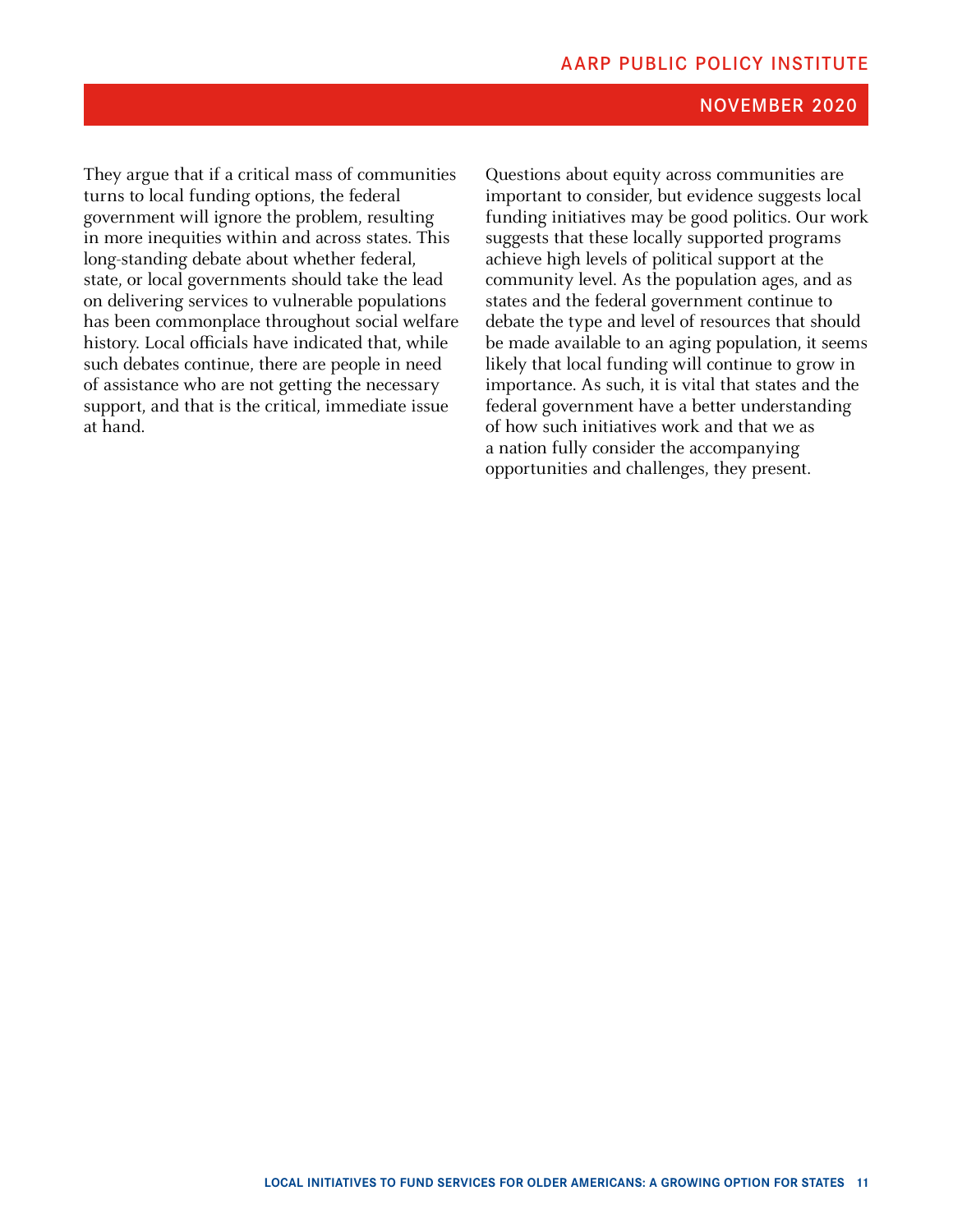## AARP PUBLIC POLICY INSTITUTE

NOVEMBER 2020